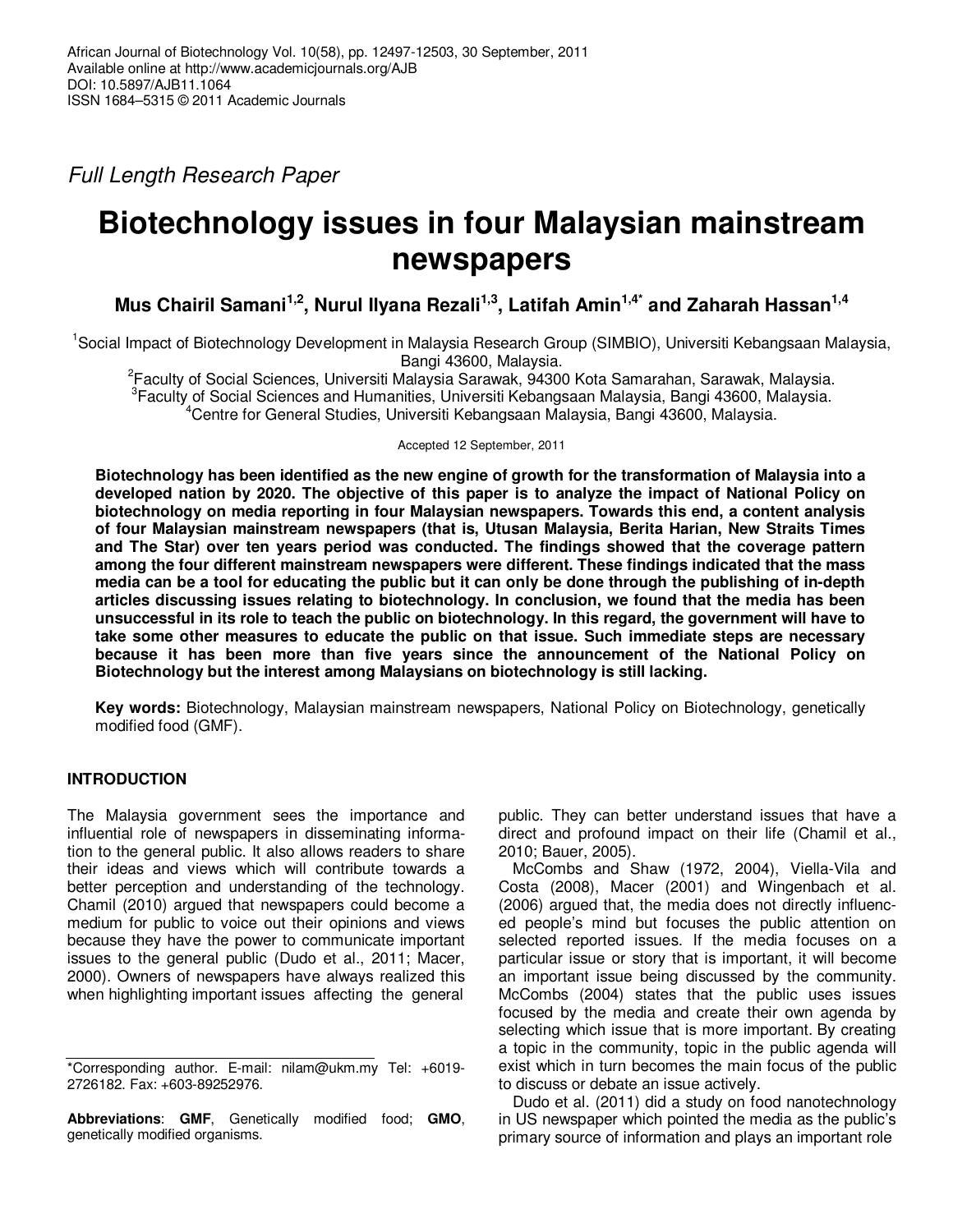in shaping the awareness among public (Vanderschuren et al., 2010; Holmgreen and Vestergaard, 2009; Torres et al., 2006; Matthews et al., 2003; Morris and Adley, 2001). Results were analyzed using a comprehensive sampling technique and analysis to examine the coverage trends, authorship patterns and thematic emphases between January 1, 1980 and 31 December, 2009 in 21 different US daily newspapers. From the analysis, coverage on food nanotechnology ( $n = 206$ ) in US newspaper was relatively modest based on how frequent the issues have been covered, its thematic diversity, and the level of journalistic expertise from which it was produced. This study was the first to empirically assess journalistic coverage on food nanotechnology.

Smeltzer (2008), only one researcher who did a study on the biotechnology issues in alternative media in Malaysia found that the coverage of biotechnology issues is absolutely limited. In discussing this issue, she said that the mainstream media do not have the freedom to cover any issues. Smeltzer writes rather critically and attacks on the government policies clearly show her negative view about the media in Malaysia and stating that, the media focus only on government agendas which are issues relating to politic and economic. Thus, the media never seriously consider reporting of other issues, especially, biotechnology issue. As a result, the media is busy reporting the two main issues without looking at biotechnology issue which is of importance to meet the needs of the Malaysian community. The scenario in Malaysia is different. The media only began to focus on biotechnology issues after the Malaysian government announced the launching of the National Biotechnology Policy on 28th April, 2005. The Policy was formulated by the Malaysian government to spearhead the development of biotechnology as an important area of growth. The government realized that the country rich natural resources can be fully harnessed with the input of biotechnology. Thus, the objective of this paper is to analyze the trend and coverage of biotechnology issues in four Malaysian newspapers.

### **MATERIALS AND METHODS**

Content analysis was used to analyze media coverage of biotechnology issues in four mainstream newspapers in Malaysia (Utusan Malaysia, Berita Harian, New Straits Times and The Star). These four mainstream newspapers were chosen for this study because; the majority of the reading public preferred these newspapers (Michelle, 2008). Content analysis was chosen because it allows the researcher to determine the type of content published. Content analysis is defined as a systematic method to identify the content of the recorded information (Walizer and Wiener, 1978). This is supported by Krippendorf (1980) who argued that this method is the best research technique for the studying and analyzing of communications because of its systematic, objective and quantitative nature.

These three characteristics require uniformity in the process of coding and analysis of items, which involve the construction of coding books and sheets to carry out the studies (Hansen, 2008; Wimmer and Dominick, 1991). The coding book contains the operational definition of every variable in order to obtain consistent and precise results. Objectivity will ensure that personal bias of researchers is excluded in the process of coding and analyzing the results. Statistical analysis was used in interpreting and analyzing of data (Hansen, 2008, Wimmer and Dominick, 1991). In maintaining and ensuring reliability of coding, the inter-coder reliability tests were carried out using Holsti formula (1969). An inter-coder reliability score of above 9 was obtained in this study. Two researchers were involved in the coding of the news on biotechnology published by the newspapers.

News items relating to biotechnology were coded and analyzed to see if there are differences in the way mainstream media report this issue for a period of five years before and after the announcement of the national biotechnology policy by the government. To determine the population of news items on biotechnology for the past ten years, the researchers used the database of all news items as compiled by the Malaysian National News Agency or BERNAMA. The population was determined by using the keyword "biotechnology" in addition to the use of other terms, namely, cross breeding, fermentation, stem cuttings, hybrid and conventional breeding to biotechnology. While the themes of modern biotechnology are the biotechnology, cloning, transgenic, genes, genetics, genetically modified food (GMF), genetically modified organisms (GMO), modified organisms (genetically modified), in vitro, DNA, stem cells, tissue culture, genetic engineering and genomics.

### **RESULTS AND DISCUSSION**

A total of 729 news items on biotechnology were coded from the four mainstream newspapers. The breakdown of news item according to years is as follows: 29 items or 4% (2001); 90 items or 12.3% (2002); 76 items or 10.4% (2003); 70 items or 9.6% (2004); 207 items or 28.4% (2005); 104 items or 14.3% (2006); 47 items or 6.4% (2007); 45 items or 6.2% (2008); 30 items or 4.1% (2009); and 31 items or 4.3% (2010). The surge in the reporting of biotechnology issues in 2002 and 2003 is due to the controversy relating to the cloning of a baby girl named Eve in 2002. There was uproar in the media with objections coming from people of various walks of life, and in Malaysia, where Islam is the official religion. Such a protest is to be expected because it is contrary to Islamic laws and values. Reporting on biotechnology issues peaked in 2005 when the Malaysian government announced the launching of the national biotechnology policy. In the following years, the number of reports on biotechnology declined. This is to be expected because the currency of the issue was no longer there.

Table 1 shows that over a 10 year period, biotechnology issues were mostly covered by the Malay newspapers with Utusan Malaysia, 366 items (50.2%) and Berita Harian publishing 298 items (40.9%). The New Straits Times, which is an English language daily, publishes 55 items (7.5%) with The Star recording the least amount of news items, a total of 10 articles (1.4%). ANOVA showed significance differences for coverage of biotechnology issues ( $F = 6387$ ,  $p < 0.05$ ). Post hoc tests confirmed that Malay newspapers, Utusan Malaysia and Berita Harian were significant  $(P = 0.01)$  compared others newspapers. These findings indicate that the Malaylanguage newspaper Utusan Malaysia and Berita Harian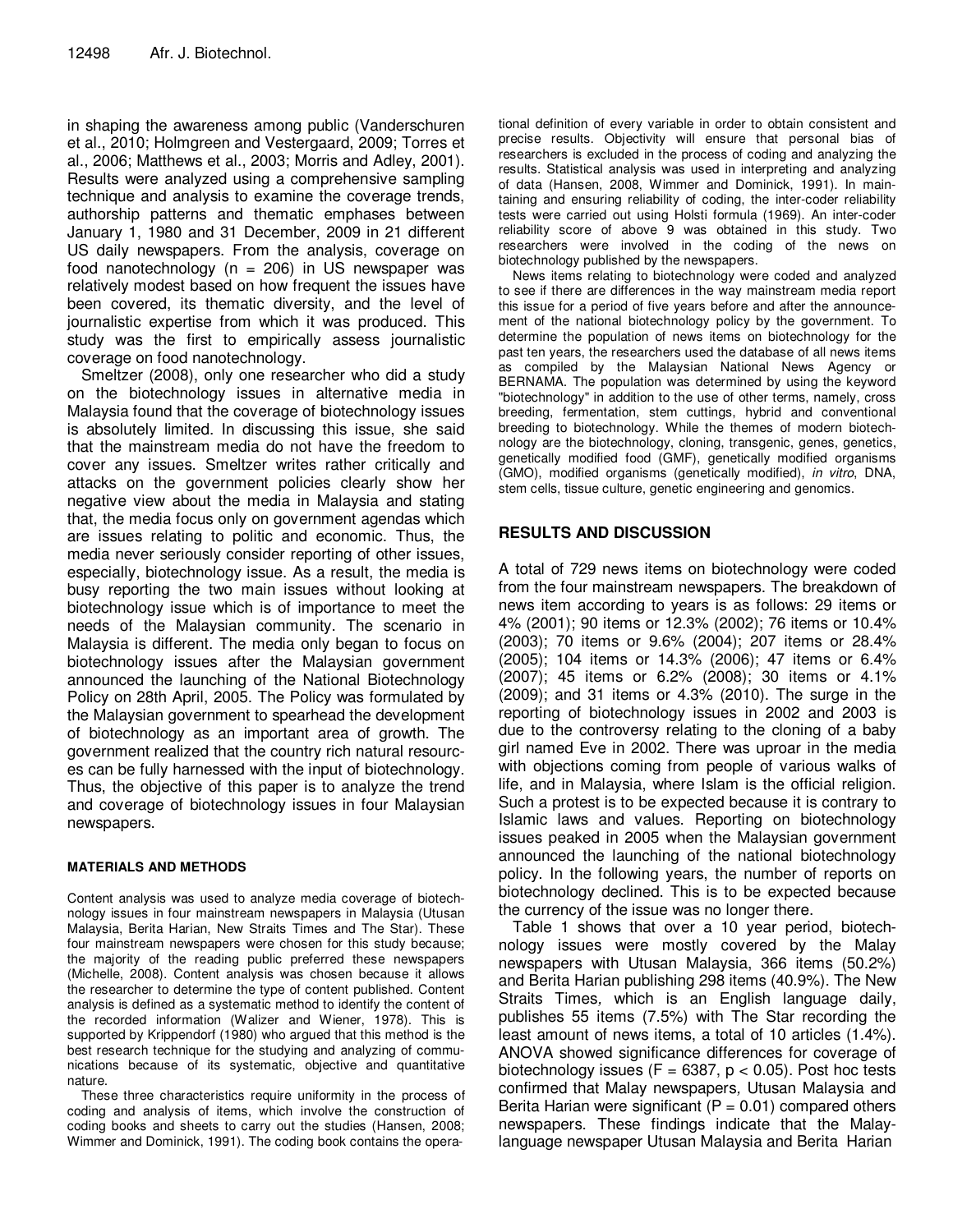| <b>Newspaper</b>         | <b>Frequency</b> | <b>Before</b> | After | Mean   | <b>Standard deviation</b> |
|--------------------------|------------------|---------------|-------|--------|---------------------------|
| Utusan Malaysia          | 366              | 234           | 132   | 442.24 | 525.35                    |
| Berita Harian            | 298              | 197           | 101   | 317.34 | 260.22                    |
| <b>New Straits Times</b> | 55               | 33            | 22    | 459.34 | 358.38                    |
| The Star                 | 8                | 2             | 10    | 155.98 | 149.82                    |

**Table 1.** Comparison of biotechnology issues in the four mainstream newspapers.

 $F = 6.387$ , significance = 0.001.

**Table 2.** Comparison of the type of biotechnology issues before and after the launching of the National Biotechnology Policy.

| Type of biotechnology | <b>Frequency</b> | <b>Before</b> | After |
|-----------------------|------------------|---------------|-------|
| Conventional          | 24               | 19            | 12    |
| Modern                | 460              | 245           | 705   |

 $Chi-square = 2.364$ , significance = 0.124.

reported the issues of biotechnology more than the English language newspapers, New Straits Times and The Star. Two Malay newspapers are more supportive of policies and efforts made by the government to help improve the field of biotechnology in the country on par with other developed biotechnology countries and it is not as strange because the two Malay newspapers is owned by the government. Therefore, the media agenda is dependent on the agenda being played and created by the government (McCombs, 2004; Eyck and Williment, 2004; Durant et al., 1998; Djankov et al., 2003). In other words, if the government focused on an issue such as biotechnology, the mass media especially the Malay newspapers will also focus on that issue. However, when the government turned to other issues or topics in line with the aspirations and reforms in the country, the media reports were also shifted to other issues or topics they feel are more important than the topic of biotechnology. This phenomenon according to Smeltzer (2008) is because of ownership policy by the government. This condition, according to Smeltzer caused the mainstream media not to play their role and responsibility in reporting the news. Smeltzer research found that mainstream newspapers to only report positive issues of biotechnology but deliberately hide the negative issues from the public.

The type of biotechnology issues in the English newspapers, New Straits Times and The Star shows the least coverage of biotechnology issues compared to the other two Malay newspapers. Organizational policy in the media which is in favor towards the privatization policy resulted in the newspapers, The Star in particular is not so keen to report the news of biotechnology to the public. This is because, the newspaper focuses on a few other topics such as, economics and business topics which are well-liked by newspaper readers. This statement is supported by Chua Yew Kay, the Deputy Editor of The Star, explaining that, the policy of The Star Group is more focused on the development of society's minds through newspaper reading. However, the issue of biotechnology is not an issue or topic that they feel is important to be reported to the reader.

Table 2 shows that, modern biotechnology aspect highly covered in four mainstreams newspaper compared conventional biotechnology aspect before and after national policy of biotechnology was launched. Further analysis using the chi-square method was carried out to determine whether the association between the aspects of issues in biotechnology is statistically significant. The analysis yielded a chi-square of 2.364 and was not significant at the 0.05 level  $(P = 0.124)$ . The modern method of biotechnology received greater coverage as compared to the conventional method with each having 705 items (96.7%) and 24 items (3.3%), respectively.

The implementation of the government's biotechnology policy garnered 397 items (54.5%), followed by 92 items (12.6%) on agro-industry and 60 items (8.2%) on research (Table 3). The least covered themes were food and cross breeding with 10 item (1.4%) and 1 items (0.1%), respectively. Analysis using the chi-square method revealed a chi-square value of 31.469 which was significant at the 0.05 level  $(P = 0.001)$ . It can be concluded then that there is a significant association between the theme of biotechnology issues before and after national policy of biotechnology was launched.

Although there are various types of themes used by scientists, in this study, the researchers found that the level of knowledge about biotechnology is at a moderate level, especially amongst editors and journalists who writes on biotechnology matters (Bauer, 2005). It was found that although there are various themes that researchers have developed, reporters and editors use only a limited number of these themes in reporting biotechnology news, due to their limited knowledge of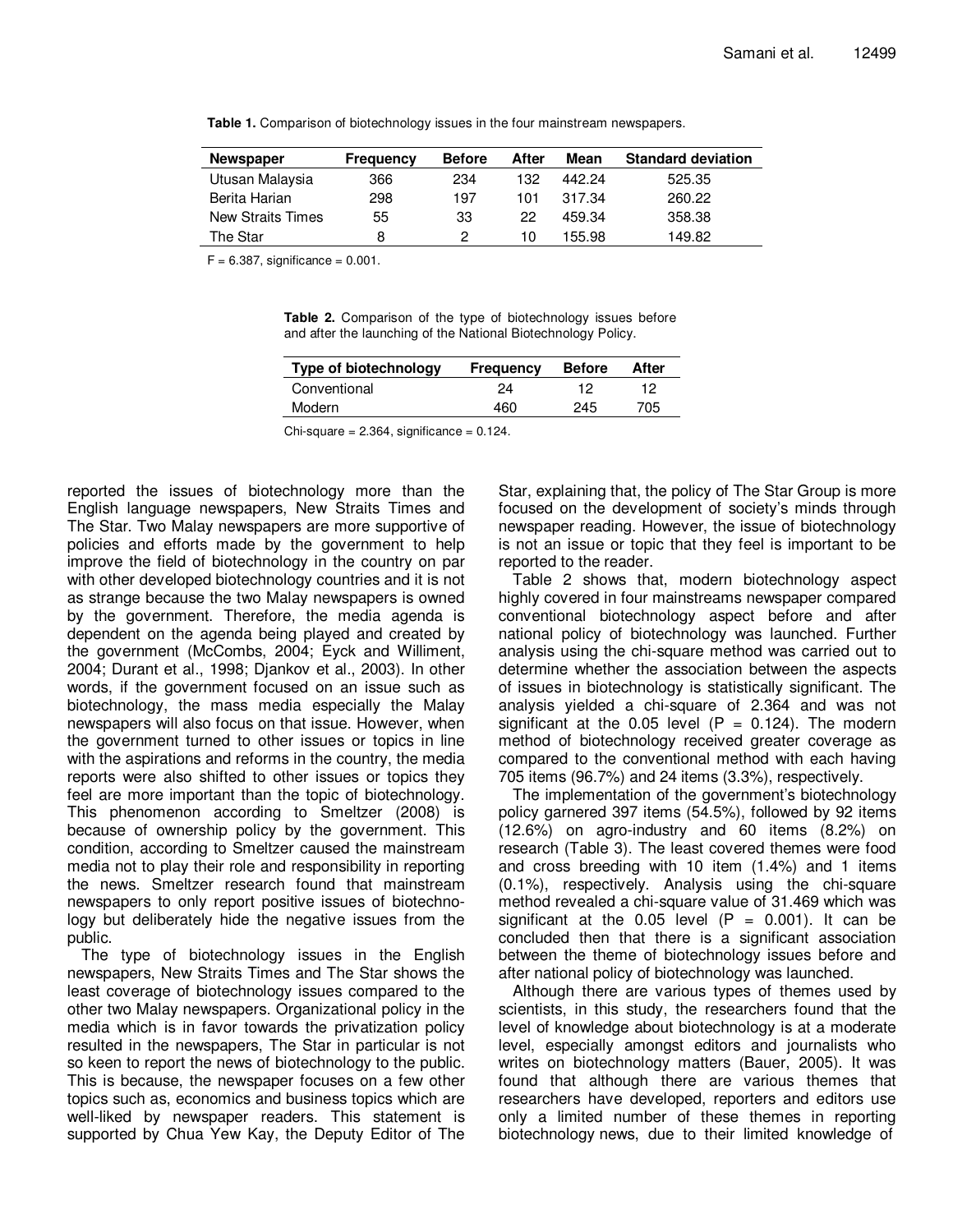| <b>Theme</b>                    | <b>Frequency</b> | <b>Before</b> | After |
|---------------------------------|------------------|---------------|-------|
| Cross breeding                  | 0                |               |       |
| Genetically modified food       | 6                | 8             | 14    |
| Implementation of biotechnology | 272              | 125           | 397   |
| Cloning                         | 10               | 3             | 13    |
| Technology                      | 20               | 12            | 32    |
| Food                            | 6                | 4             | 10    |
| Agro industry                   | 54               | 38            | 92    |
| Research                        | 39               | 21            | 60    |
| Economy                         | 8                | 11            | 19    |
| Health                          | 5                | 13            | 18    |
| Act                             | 12               | 11            | 23    |
| Award                           | 40               | 10            | 50    |

**Table 3.** Comparison of the themes of biotechnology issues before and after the launching of the National Biotechnology Policy.

Chi-square =  $31.469$ , significance =  $0.001$ .

| <b>Table 4.</b> Comparison of the sources of biotechnology issues before |  |
|--------------------------------------------------------------------------|--|
| and after the launching of the National Biotechnology Policy.            |  |

| <b>Source</b>         | Frequency | <b>Before</b> | After |
|-----------------------|-----------|---------------|-------|
| Minister              | 166       | 78            | 244   |
| Journalist            | 17        | 19            | 36    |
| Professional          | 40        | 21            | 61    |
| Scientist             | 36        | 16            | 52    |
| Non-organization      | 5         | 4             | 9     |
| Religion people       | 4         | 1             | 5     |
| University            | 31        | 12            | 43    |
| Expert                | 7         | 2             | 9     |
| Non professional      | 7         | 3             | 10    |
| World of organization | 3         | 0             | 3     |
| Organization          | 150       | 97            | 247   |
| Government            | 6         | 4             | 10    |

 $Chi-square = 12.603$ , significance = 0.320.

biotechnology. The study also found that there were some issues of biotechnology that have been reported using the same themes, but which differ in meaning from the way scientists use them. This point needs to be taken seriously by stakeholders in biotechnology in order to avoid possible confusion that might arise in the process of trying to increase public understanding and awareness of the importance of biotechnology (Latifah et al., 2009; Mus, 2010; Gaskell, 2000; Gaskell and Bauer, 2000; Gaskell et al., 2003).

Table 4 shows that government minister and organization are the most sought source of news stories with 247 items (33.9%) and 244 items (33.5%) respectively. Table 6 shows that source were be used by media to get information about biotechnology. Further analysis using the chi-square method was carried out to determine whether the association between the themes of issues in biotechnology is statistically significant. The analysis yielded a chi-square of 12.603 and was not significant at the 0.05 level  $(P = 0.320)$ .

The sources that are widely used for the reporting are the government ministers and directors of corporate organizations which demonstrated almost the same average value. The mainstream media rely on these two sources because the information they provide is believed to be authentic, clear and more trusted by the public. Both these sources also act as intermediaries between the government and the public in reporting issues of biotechnology. The ministers are a source of interest because they have considerable influence in determining the direction of biotechnology in the country with the support of the government, apart from financial assistance that is adequate to implement specific projects or research (Secretariat of the Convention on Biological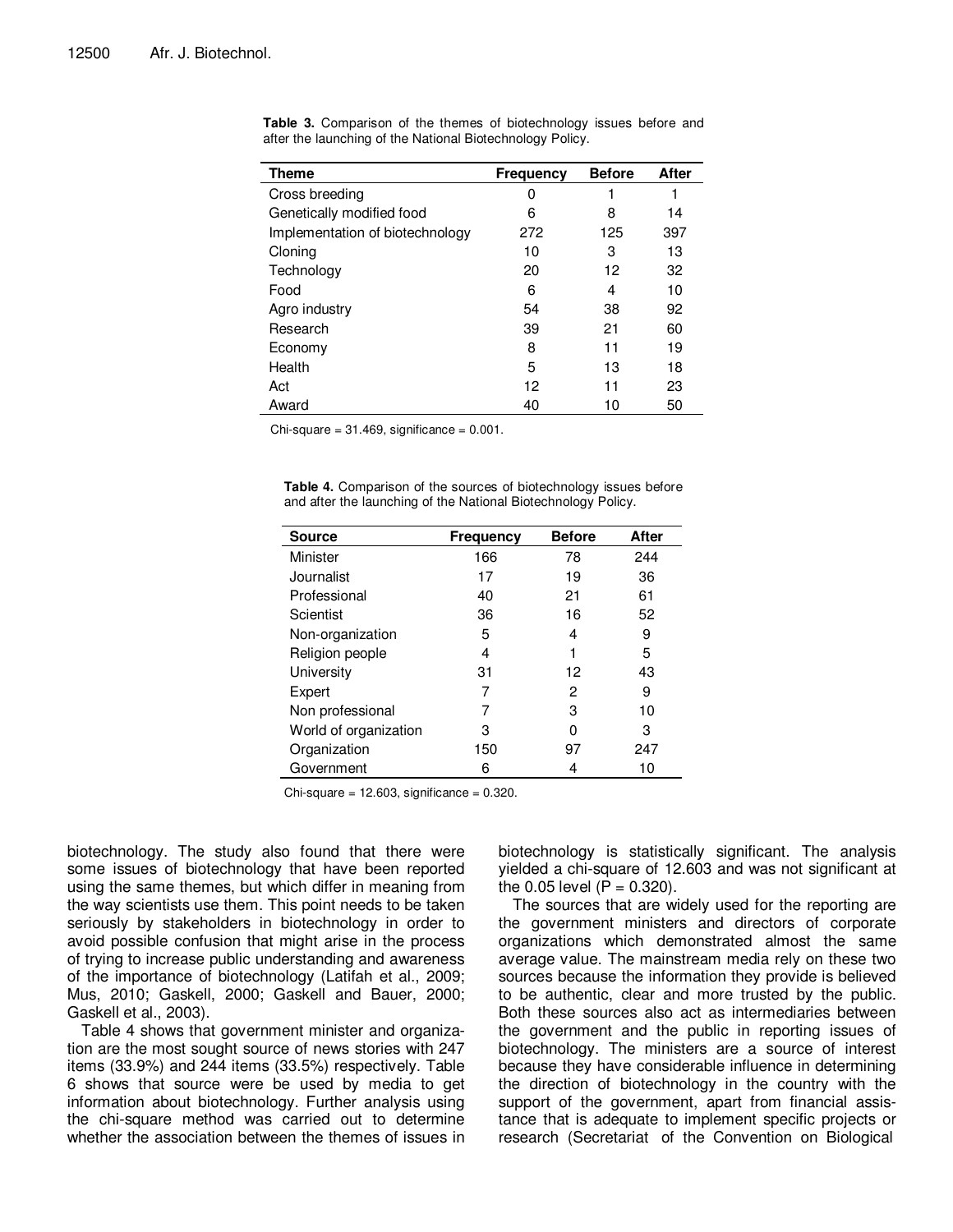**Table 5.** Comparison of the genre which was regularly used to report on biotechnology issues before and after the launching of the National Biotechnology Policy.

| Genre of writing | <b>Frequency</b> | <b>Before</b> | After |
|------------------|------------------|---------------|-------|
| <b>News</b>      | 235              | 113           | 348   |
| Features         | 225              | 134           | 359   |
| News features    | 9                | 10            | 19    |
| Opinion          | 2                |               | 2     |
| Speech           |                  |               |       |

 $Chi-square = 6.003$ , significance = 0.199.

**Table 6.** Comparison of the tones which was regularly used to report on biotechnology issues before and after the launching of the National Biotechnology Policy.

| Tone     | <b>Frequency</b> | <b>Before</b> | After |
|----------|------------------|---------------|-------|
| Positive | 431              | 41            | 472   |
| Negative | 249              |               | 257   |

 $Chi-square = 8.245$ , significance =  $0.004$ .

Diversity, 2000). Similarly, the function of the organizations is as a spokesperson for the government in developing the field of biotechnology and for the dissemination of information to the public.

Most of the stories on biotechnology are published in the form of features with a total of 359 items (49.2%) while news stories amounted to 348 items (47.7%) and there are no significant differences across various newspaper reporting 9 (Table 5). The data showed that there are no significant differences across news and features reporting. Further analysis using the chi-square method was carried out to determine whether the association between the types of writing on biotechnology issues is statistically significant. The analysis yielded a chi-square of 6.003 and was not significant at the 0.05  $level (P = 0.199).$ 

This shows that the genre of news and features are reported more than other genres of writing. The genre of news writing is normally expected to be as brief and concise as possible. Owing to this factor, journalists neither do nor explore the issue of biotechnology properly and in details. The constraints faced by journalists in understanding issues related to biotechnology causes the public not to get accurate information about this field. The genre of features is believed to assist in increasing public awareness, and especially consumer knowledge of biotechnology, because it can be described in detail and also includes pictures to facilitate better understanding of the issues involved in biotechnology (Chamil, 2010; Normah et al., 2009).

Data analysis found that tones in this study are more positive, (which is used by journalist to report issue concerning biotechnology) compared with negative tones (Table 6). Analysis using the chi-square method revealed a chi-square value of 8.245 which was significant at the 0.05 level  $(P = 0.004)$ . It can be concluded then that there is a significant association between the tones of reporting on biotechnology issues before and after national policy of biotechnology was launched.

It can be concluded then, that there is a significant relationship between the tones of reporting on biotechnology issues before and after national policy of biotechnology was launched. This shows that the four main newspapers supported the policies formulated and implemented by the government of Malaysia. As mainstream newspapers, this is not surprising because these newspapers are used by the government to report on important issues, such as those relating to biotechnology to the public. This study found that the tone of writing is positive when that particular writing is about government policies, the success of a research project, or the commercialization of products that promote economic development or improve the standard of living in Malaysia. On the other hand, negative tones are observed with regard to issues that are controversial or that generate conflict amongst members of the public. Examples of such issues are those relating to the production of GMF products that are feared to have potentially long-term adverse effects when consumed. Other issues are those involving human cloning, which are not only against religious teaching, but also encourage immorality within the community.

The mass media in Malaysia is also seen not to have given any room for any form of discussion and debate about biotechnology issues. This situation is certainly different from the Europe and Africa media which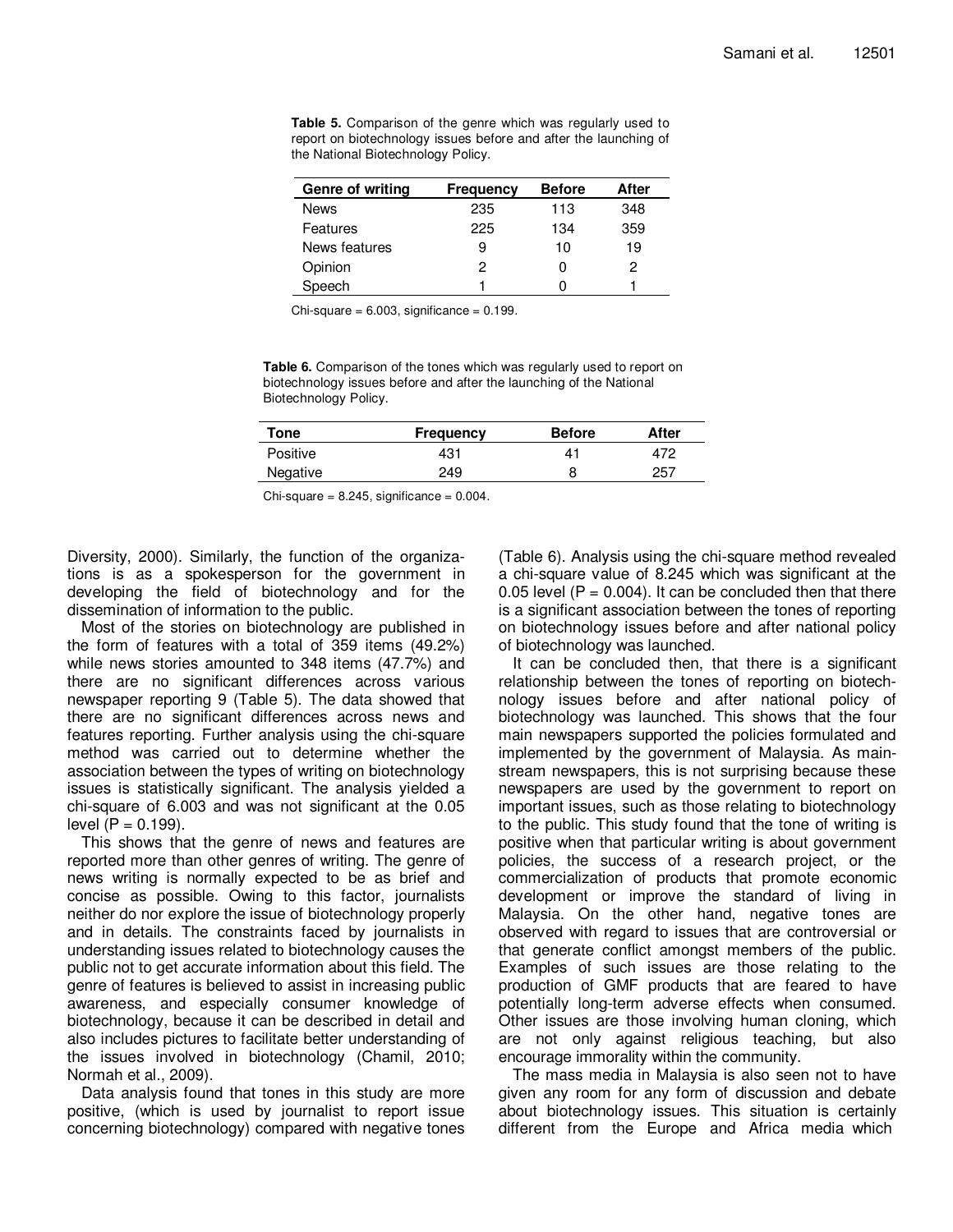encourage their people to share ideas, opinions and views of these issues (Durant et al., 1998; Bauer, 2005; Kelemu et al., 2003). There are more prominent and independent to express their thoughts towards government regulation especially if it relates to such debate matters such as GMF. In order to overcome this problem, Latifah et al. (2009) also suggested that a dialogue or forum in the mainstream media be made possible, so that balanced information on biotechnology can be reported to the public. Macer (2001) stated that participation and views of people who have no expertise in biotechnology is recommended because it can generate ample debate based on the ideas and information shared among the government, communities and the parties involved in biotechnology. Through this dialogue, the community, especially users of biotechnology will be able to ask questions and obtain adequate explanations to help them to make the right and rationale choices of GM products.

### **Conclusion**

Based on the analysis, the four mainstream newspapers report issue relating to biotechnology differently. The Malay language newspapers Utusan Malaysia in particular and the Berita Harian have more coverage on biotechnology as compared to the New Straits Times and The Star. The higher coverage in the Malay newspapers indicates that these publishers are more supportive of the government initiative to develop further the biotechnology industry in Malaysia. Their commitment to the government initiative is expected because the majority of the shareholders of both these newspaper companies belong to people who are aligned to the ruling coalition. Even though the Malay language dailies support government policies, the way they cover an issue is still dependent on the newsworthiness. In other words, the ruling government may have its own agenda that it wishes to promote but it does not necessarily mean that it will become the media's agenda for an extended period of time. Thus, it is not surprising to note the disappointment of the former Prime Minister, Abdullah Ahmad Badawi on the inability of the government in getting the public to engage in biotechnological issues. Engaging the public in discussing the issue can be done if the Malaysian mass media play an important role. The former premier conceded that the local media in Malaysia seldom or rarely discuss and debate about this issue. Discussion of any issue is a rarity in the Malaysian mainstream media. Most of the items published by these newspapers are in the form of news stories where an issue is reported and not debated on. Feature articles where a particular issue can be delved and debated on are reserved for the op-ed pages only. A well written feature article can not only articulate an issue but it can be used to educate the general public on any substantive subject matter. If the government wishes to educate the public on biotechnology then they will have to find some other alternative methods to do so.

A costly method that can be employed by the government is paying for an advertorial on biotechnology in the local mass media. To be effective, it has to be carried out on an extended period of time.

## **ACKNOWLEDGEMENT**

The authors would like to thank Universiti Kebangsaan Malaysia for supporting this research under the UKM-AP-CMNB-21-2009/1 grant.

#### **REFERENCES**

- Bauer MW (2005). Public perceptions and mass media in the biotechnology controversy. Int. J. Public Opin. Res. 17(1): 5-22.
- Chamil Warita (2010). Kewartawanan Malaysia: Daftar mediaeEdisi 2010 (In Malay). Kuala Lumpur. Malaysian Press Institute.
- Djankov S, Nenova T, McLiesh C, Shleifer A (2003). Who owns the media. J. Law. Econ. 46(2): 341-381.
- Dudo A, Choi DH, Scheufele DA (2011). Food nanotechnology in the news. Coverage patterns and thematic emphases during the last decade. Appetite, 56: 78-89.
- Durant J, Bauer M, Gaskell G (1998). Biotechnology in the public sphere: A European source book. London: Science Museum Press.
- Eyck TT, Williment M (2004). The more things change. Milk pasteurization, food and biotechnology in the New York Times. J. Soscij. 41(1): 29-41.
- Gaskell G, Allum N, Bauer M, Jackson J, Howard S, Lindsey N (2003). Climate change for biotechnology? UK public opinion 1991-2002. AgBioForum. 6(1-2): 55-67.
- Gaskell G, Bauer M (2000). Biotechnology and the European public. Nat Biotechnol. 18: 935-938.
- Gaskell G (2000). Agriculture biotechnology and public attitudes in the European Union. AgBioForum, 3(2-3): 87-96.
- Hansen A (2008). Mass communication research methods. London: Sage Publications, Inc.
- Holmgreen LL, Vestergaard T (2009). Evaluation and audience acceptance in biotech news texts. J. Prag. 41: 586-601.
- Holsti, Ole R (1969). Content Analysis for the Social Sciences and Humanities. Reading, MA: Addison-Wesley.
- Kelemu S, Mahuku G, Fregene M, Pachico D, Johnson N, Calvert L, Rao I, Buruchara R, Amede T, Kimani P, Kirkby R, Kaaria S, Ampofo K (2003). Harmonizing the agriculture biotechnology debate for the benefit of African Journals. Afr. J. Biotechnol. 2(11): 394-416.
- Krippendorf K (1980). Content analysis: An introduction to its methodology. In. Wimmer RD, Dominick JR (Eds). Mass media research an introduction. Belmont: Wardsworth, Inc.
- Latifah Amin (2009). Modern biotechnology: Ethical issues, ethical principles and guidelines. MALIM. 10: 3-16.
- Macer DRJ (2001). Bioethics: Perceptions of biotechnology and policy implications. Int. J. Biotechnol. 3(1-2): 116-133.
- Macer DRJ, Azariah J, Srinives P (2000). Attitudes to biotechnology in Asia. Int. J. Biotechnol. 3(2): 312-332.
- Matthews J, Sheeskha J, Finlay K (2003). Effective risk communication? A content analysis of four Canadian newspapers. Can. J. Diet. Prac. Res. 64(2): 93.
- McCombs M (2004). Setting the agenda: The mass media and public opinion. London: Polity Press.
- McCombs ME, Shaw DL (1972). The agenda setting function of mass media. Public Opin. Quart. 36(2): 176-187.
- Morris SH, Adley CC (2001). Irish public perceptions and attitudes to modern biotechnology: On overview with a focus on GM foods. Trends Biotechnol. 19(2): 43-48.
- Mus Chairil S, Latifah A, Jamilah M, Nurul IR (2010). Isu bioteknologi dalam akhbar arus perdana. Malays. J. Media Stud. 12(2): 23-36.
- Normah M, Faridah I, Mus CS (2009). The Effect of Pictures on the Order of Assessing Online War Stories. Malays J. Comm. 25: 13-20.